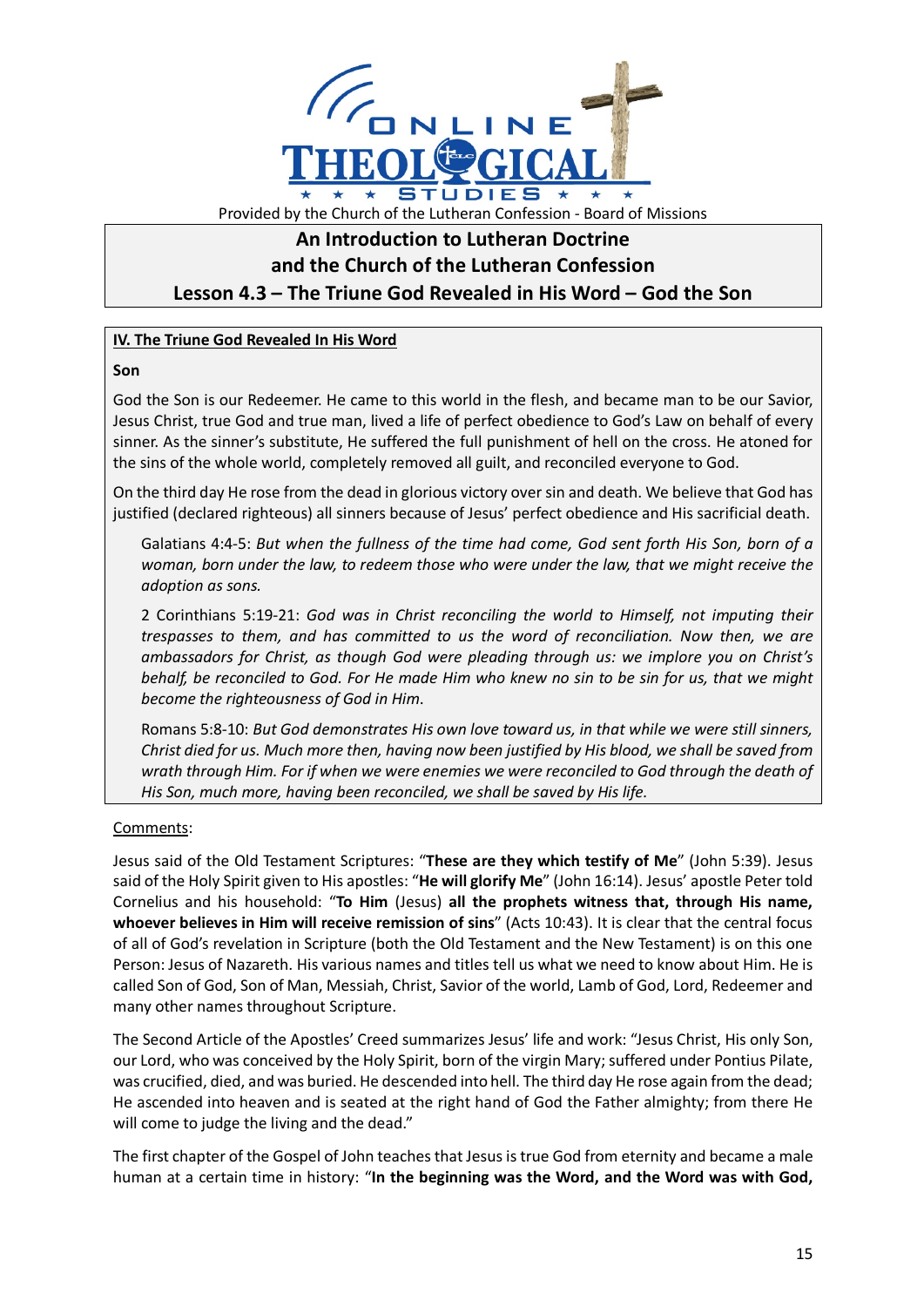**andsthe Word was God… And the Word became flesh and dwelt among us, and we beheld His glory, the glory as of the only begotten of the Father, full of grace and truth**" (John 1:1, 14). The words of Paul show us that Jesus was also true man from the moment of His conception: "**There is one God and one Mediator between God and men, the Man Christ Jesus, who gave Himself a ransom for all**" (1 Timothy 2:5-6). Paul also clearly states the purpose of Jesus' incarnation (His becoming human): "**Christ Jesus came into the world to save sinners**" (1 Timothy 1:15). Galatians 4: 4-5, quoted above, reveals the same truth.

Romans 5:19 summarizes the work of Jesus by the word "obedience": "**For as by one man's disobedience many were made sinners, so also by one Man's obedience many will be made righteous**." The previous verse shows that the "many" in both cases are *all* human beings of all ages. Adam's disobedience brought condemnation to *all*; Jesus' obedience has won righteousness for *all*.

The obedience of Jesus includes both His active obedience and His passive obedience. His active obedience is that Jesus, God's Son, truly obeyed every law of God throughout His entire life on earth. Jesus was "**born under the law, to redeem those who were under the law**" (Galatians 4:4-5). We sinners were the ones under the law, subject to the law and cursed by the law because of our disobedience. Jesus willingly put Himself under the law to redeem us; this was part of His redemptive work for us. Jesus challenged His enemies with the question: "**Which of you convicts Me of sin?**" (John 8:46). His enemies charged Him with sins, but their charges always proved to be false, because "**In Him there is no sin**" (1 John 3:5).

Jesus' passive obedience is that Jesus, although totally innocent, took on Himself all the sin of the world and its punishment and allowed Himself to be punished as though He had committed all the sins of the world. Isaiah told in advance this work of the Messiah: "**He was wounded for our transgressions, He was bruised for our iniquities; the chastisement for our peace was upon Him, and by His stripes we are healed… And the LORD has laid on Him the iniquity of us all**" (Isaiah 53:5-6). As apostle Peter wrote: "**You were not redeemed with corruptible things… but with the precious blood of Christ, as of a lamb without blemish and without spot**" (1 Peter 1:18-19).

Jesus poured out His holy blood on the cross as our Substitute. God punished Him for the sin of the world in our place, even though Jesus Himself was God. This is why Jesus cried out from the cross in the hours of darkness: "**My God, My God, why have You forsaken Me?**" (Matthew 27:46). The full punishment for sin is eternal damnation, that is, everlasting separation from all the blessings of God. This is what Jesus endured fully on the cross in place of the sinful world. "**For He** (God) **made Him** (Jesus) **who knew no sin to be sin for us, that we might become the righteousness of God in Him**" (2 Corinthians 5:21). "**Christ has redeemed us from the curse of the law, having become a curse for us**" (Galatians 3:13).

There can be no doubt that Jesus died for the sin of the whole world. Jesus is "**the Lamb of God who takes away the sin of the world**" (John 1:29). We can say that Jesus redeemed all and that He reconciled the whole world to God, as is stated in 2 Corinthians 5:19: "**God was in Christ reconciling the world to Himself.**" What this means is clear from the words that follow: "**not imputing their trespasses to them**." In other words, since Jesus was punished on the cross for the sin of the world, God no longer charges the sin of the world against the world; God has already made Jesus guilty of that sin and punished Him for that sin. On the cross Jesus took the sin of the world on Himself, and in its place, He gives the world His own perfect righteousness. That is, He has established the forgiveness of sin for *every* sinner. Jesus wants His followers to announce this "**word of reconciliation**" to everyone. In this way Jesus' followers are "**ambassadors for Christ**," speaking "**on Christ's behalf**". We plead and implore sinners, God Himself speaking through us, that sinners should accept, believe in, and trust in the redemption that Jesus Christ has won for them by His suffering and death in their place.

We can be sure that Jesus truly has taken away the sin of the world because God accepted His sacrifice as full payment for all human sin. We know God accepted His sacrifice because God raised Jesus from